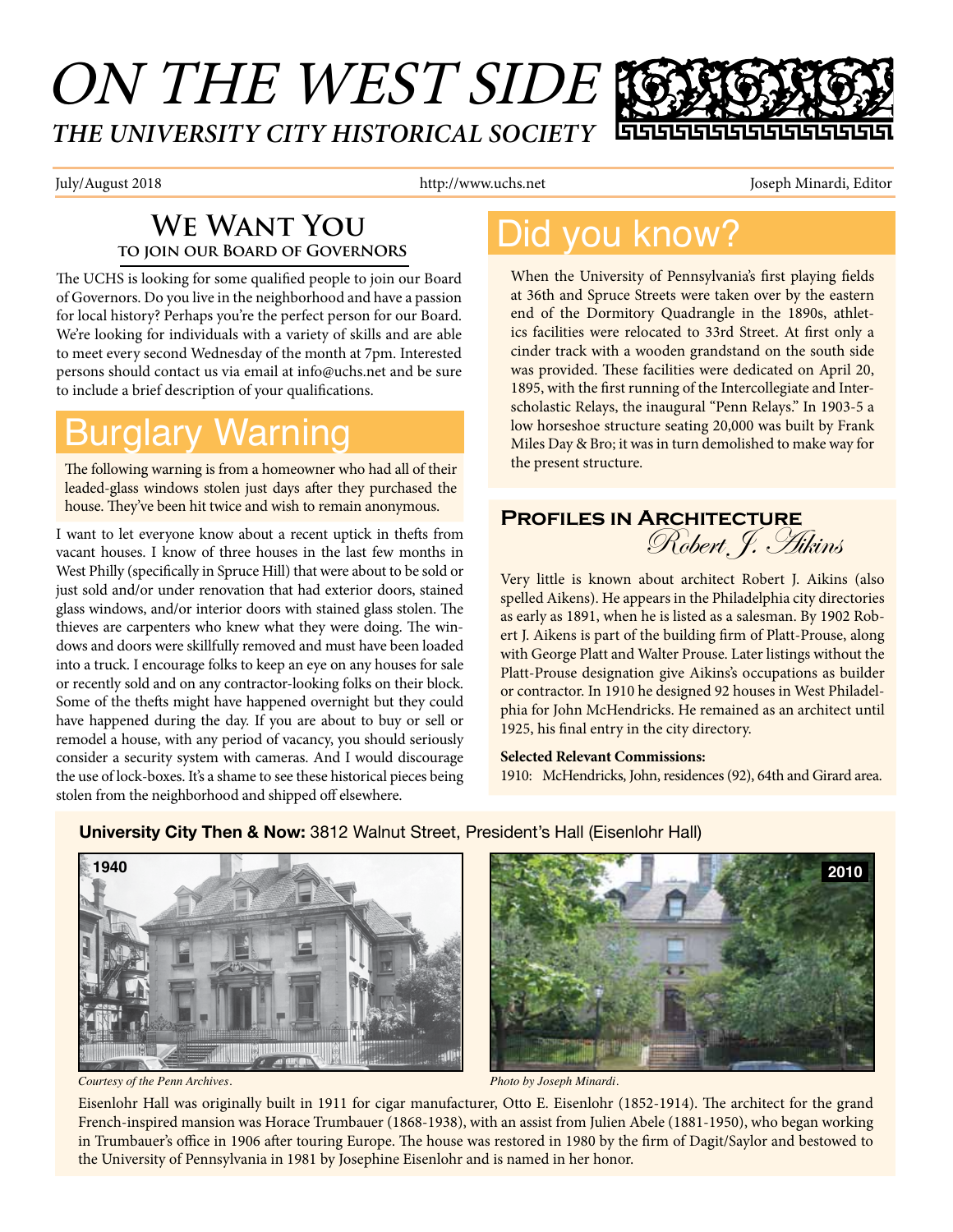## Revised UCHS Bylaws

**Dear UCHS members**, after lengthy discussion by the Board, here for your review is a draft proposal of the recommended revisions to the bylaws of UCHS for the purpose of updating.

Review by the membership is required before revisions to the bylaws can be ratified.

Please notify the Board if you have comments, questions, or concerns by mail at **PO Box 31927, Philadelphia, PA 19104** or by email at info@uchs.net. Please include your name and specify the Article number(s) for comment.

Comments are due by **August 31, 2018**.

Thank you, UCHS Board of Governors

#### *DRAFT PROPOSAL FOR 2018 REVISION*

of THE UNIVERSITY CITY HISTORICAL SOCIETY'S BYLAWS

#### **ARTICLE I**

The name of this organization shall be THE UNIVERSITY CITY HIS-TORICAL SOCIETY

#### **ARTICLE II**

The University City Historical Society promotes awareness of the history, architecture, and cultural heritage of University City.

#### **ARTICLE III**

Membership of the Society shall be open to any dues-paying individual or organization. Members shall receive the Society's newsletter and be kept informed of the Society's activities. They shall also be encouraged to bring to the attention of the Board of Governors any activities in West Philadelphia that require the Society's attention. Membership dues shall be such as the Board from time to time may determine, and shall be payable annually.

#### **ARTICLE IV**

#### **Section 1:**

The Board shall consist of not less than 10 or more than 15 governors.

#### **Section 2:**

There will be an annual call for nominations. Any member of the society can nominate a member to the Board, subject to the approval the majority of the full Board. New Governors must become active members of the Society upon appointment and shall remain active members for the duration of their term.

#### **Section 3: The duties of the Board shall be:**

- A. To initiate, control and supervise the activities of the Society in such a manner as to accomplish the purposes of the organization as stated in Article II.
- B. To make and change regulations for the management of the affairs of the Society.
- C. To purchase goods and services that are in keeping with the mission of the organization, Expenditures above and beyond \$2,000 shall require approval of two-thirds majority of the Governors.
- D. To establish yearly dues for the membership, and to notify the membership of these changes when they occur.
- E. To keep the members and community apprised of the activities of the society.

#### **Section 4:**

Any Governor who has not attended 3 consecutive meetings of the Board without notice of due cause shall be considered to have resigned.

#### **Section 5:**

Board members who are unwilling or unable to fulfill the duties required of them will be subject to dismissal by two-thirds (2/3) vote of the full Board.

#### **Section 6:**

Meetings of the Board shall be held not less than five times per annum, at the time and place designated by the President. For action of the Board to become official action of the Society, it must be voted on and passed by a majority of the Governors at a meeting where there is a quorum. A quorum shall consist of two thirds of the members of the Board.

#### **ARTICLE V**

#### **Section 1:**

The administrative work of the Society shall be performed by the following officers: President, Vice-President, Secretary, Treasurer, Registrar, Editor, and Web Manager.

#### **Section 2:**

Officers shall be elected by the Board for a term of three years customarily beginning in September. Officers should not serve more than two consecutive full terms in the same position.

#### **Section 3:**

The President shall preside at all regular and special meetings, take appropriate action to ensure that any resolution or direction of the Board is carried out, and appoint special committees to advise the Board.

#### **Section 4:**

The Vice-President shall take over the duties and powers of the President in his/her absence. The Vice President shall support the President in carrying out the affairs of the organization.

#### **Section 5:**

The Secretary shall record and maintain accurate minutes of all meetings, advise members of special meetings, and carry out any correspondence of the Society not delegated to other officers.

#### **Section 6:**

The Treasurer shall collect and keep in proper custody all funds of the society and expend such funds in the manner and for the purposes designated by the Board.

#### **Section 7:**

The Registrar shall be responsible for maintaining an active record of the membership and shall be responsible for sending renewal notices and other duties relating to the maintenance of the Society's membership.

#### **Section 8:**

The Editor shall manage the production of the Society's regular newsletter according to a frequency and volume agreed by the Board.

#### **Section 9:**

The Web Manager shall be responsible for the design, management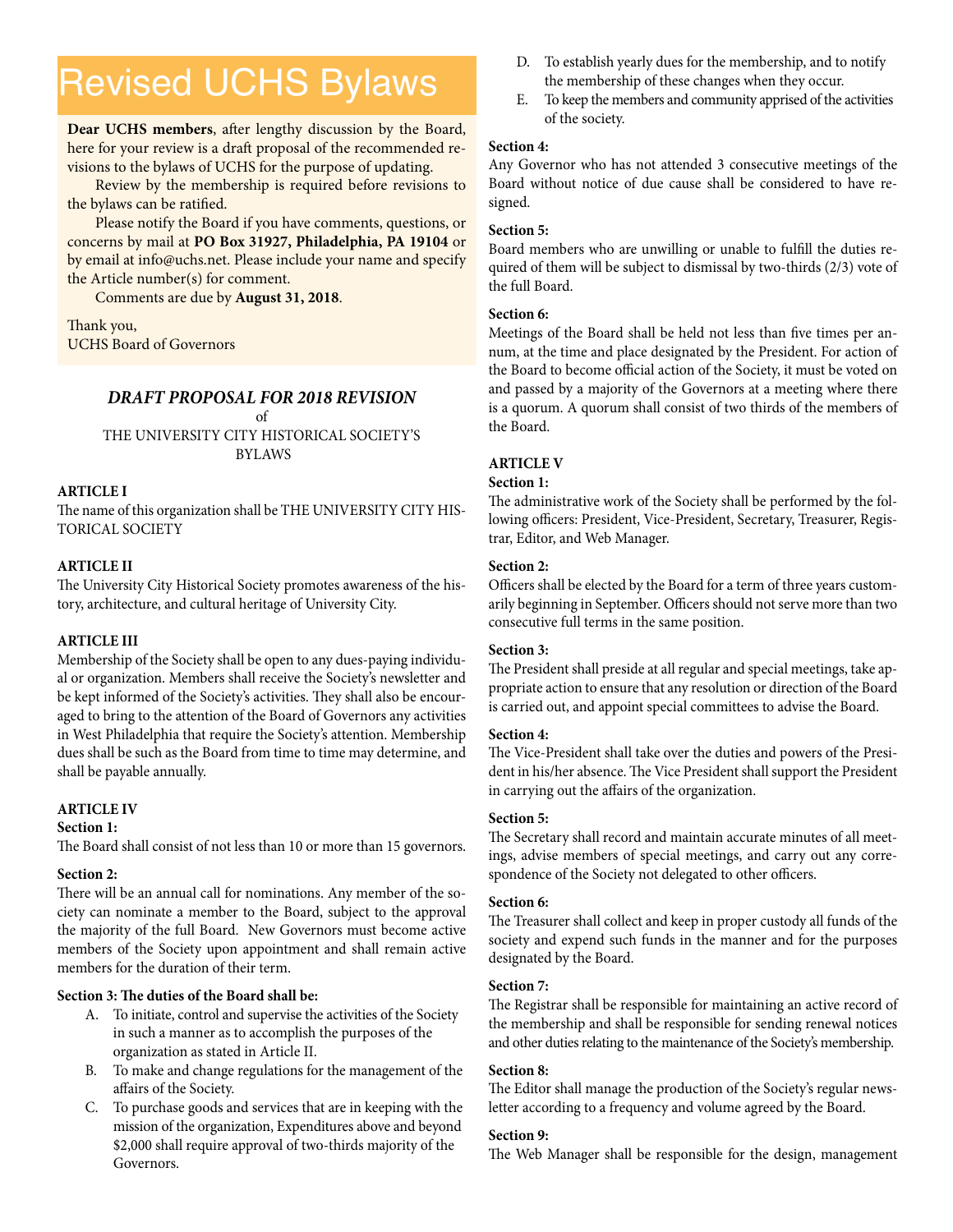and upkeep of the Society's website and media accounts as the primary means of representing the Society's activities to the outside world.

#### **ARTICLE VI**

**Section 1.** Committees appointed by the President shall be submitted for approval by the Board. Committee chairs shall be appointed by the President from among Board members. Committee Chairs shall report on the progress of their committee's work at each meeting of the Board.

#### **Section 2.**

Whenever a governor or officer has a financial or personal interest in any matter coming before the board of directors, the affected person shall a) fully disclose the nature of the interest and b) withdraw from discussion, lobbying, and voting on the matter. Any transaction or vote involving a potential conflict of interest shall be approved only when a majority of disinterested directors determine that it is in the best interest of the corporation to do so. The minutes of meetings at which such votes are taken shall record such disclosure, abstention and rationale for approval.

#### **Article VII**

All alterations, additions, deletions and amendments to these by-laws shall be made on recommendation of the Board and ratified after consultation with the membership.

## View from Yesteryear

Pictured below is Louis Walz's Star Hotel on Darby Road (now Woodland Avenue) with a sign advertising lager beer. The Star Hotel once stood opposite of the Woodland Cemetery. The current site is where Baltimore and Woodland Avenues diverge. The Star Hotel was demolished shortly after this photograph was taken in 1882.



*Photo courtesy of the Library of Congress.*

## Satterlee Heights Historic District

At the Philadelphia Historical Commission meeting of Friday, July 13th, 2018, the remainder of the properties on the south side of the 4300 block of Osage Avenue were added to the Philadelphia Register of Historic Places. 4300-02 and 4304-06 Osage Avenue were designated October 9, 2015. The vote was unanimous. It's now called the **Satterlee Heights Historic District**.



*Continued from previous issue*.

**Ashlar:** smooth faced masonry with square edges, laid evenly.

**Astylar:** A facade without columns or pilasters.

**Balustrade:** A series of balusters or turned columns usually shaped like urns, supporting a rail and used for outer edges of balconies and "loggias."

**Bay Window:** A window that projects out from the surface of an exterior wall, and extends to the ground.

**Belvedere:** Projection from the top of a roof, usually square, large enough for two or more people to stand in. It has windows from which to see the "beautiful view." Also called "cupola."

**Blind Arcade:** A series of connected arches with engaged columns, attached to a building's facade.

**Bracket:** A supporting member. When it upholds a cornice, the cornice is called a "bracket cornice."

**Campanile:** A tower, originally a belltower. In Italianate architecture, a square tower that projects from the central part of a villa.

**Camfered:** Beveled or angled corners of stone. In Italianate architecture, to make them appear rough hewn, or "rusticated."

**Classical Orders:** Includes the base, shaft, and capital of columns with the entablature they support. There are five modes: Tuscan, Doric, Ionic, Corinthian, and Composite.

**Corinthian:** One of the original orders. The capital features acanthus leaves with four small volutes on top.

**Dentil Moulding:** A series of small blocks used in Classical cornices, most common Tuscan and Italianate buildings.

**Engaged Columns:** Columns that are partially attached to a wall. Sometimes called "half-columns."

**Entablature:** The upper portion of a Classical order, consisting of the architrave, frieze, and cornice.

**Frieze:** In Classical architecture, the central band of the entablature, sometimes sculpted or painted.

**Ionic:** A Classical order characterized by a volute or scroll on the capital.

**Keystone:** The small stone sometimes placed at the peak of an arch.

**Lintel:** A strong piece of wood or stone that spans the top of a window, and supports the weight above it.

From *The Old-House Journal*, January, 1981.

*To be continued in next issue.*